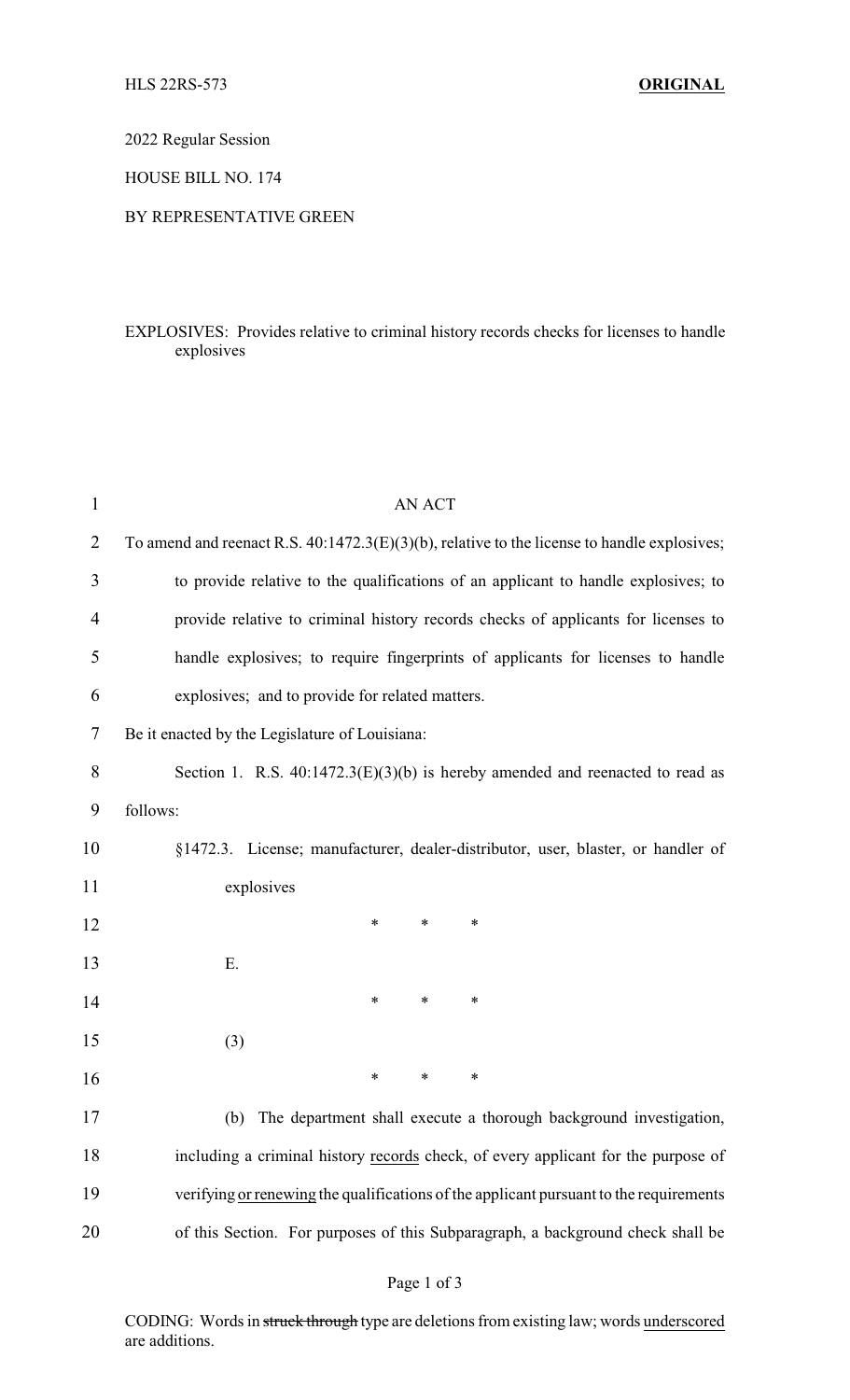| $\mathbf{1}$   | defined as a computer check of available online state records all state records of        |
|----------------|-------------------------------------------------------------------------------------------|
| $\overline{2}$ | arrest, prosecution, or conviction and all expunged information and dismissed             |
| 3              | convictions pursuant to Code of Criminal Procedure Articles 893 and 894, as well          |
| $\overline{4}$ | as national records including but not limited to the federal Interstate Identification    |
| 5              | Index for a national identification and criminal history records check and which may      |
| 6              | shall include fingerprints of the applicant and other identifying information, if so that |
| 7              | shall be requested by the department. The department shall require any current or         |
| 8              | prospective manufacturer, dealer-distributor, user, blaster, or handler as defined in     |
| 9              | R.S. 40:1472.2 to submit to a criminal history records check to be conducted by the       |
| 10             | Louisiana Bureau of Criminal Identification and Information. Fingerprints and other       |
| 11             | identifying information from the current or prospective manufacturer, dealer-             |
| 12             | distributor, user, blaster, or handler shall be submitted to the bureau. In addition,     |
| 13             | when the department requests a national criminal history records check, the bureau        |
| 14             | shall forward the fingerprints to the Federal Bureau of Investigation for a national      |
| 15             | criminal history records check and shall provide the department with the national         |
| 16             | criminal history record information of the current or prospective manufacturer,           |
| 17             | dealer-distributor, user, blaster, or handler.                                            |
| 18             | $\ast$<br>$\ast$<br>*                                                                     |

### DIGEST

The digest printed below was prepared by House Legislative Services. It constitutes no part of the legislative instrument. The keyword, one-liner, abstract, and digest do not constitute part of the law or proof or indicia of legislative intent. [R.S. 1:13(B) and 24:177(E)]

| HB 174 Original | 2022 Regular Session | Green |
|-----------------|----------------------|-------|
|                 |                      |       |

**Abstract:** Relative to criminal history records checks of applicants for licenses to handle explosives, requires fingerprints and other identifying information.

Present law requires the Dept. of Public Safety and Corrections (department) to perform a criminal history records check of every applicant for the purpose of verifying the qualifications of an applicant for a license to handle explosives. Further provides that a background check is defined as a computer check of available online state records, as well as national records which may include fingerprints of the applicant.

Proposed law amends present law to require the department to perform a criminal history records check of every applicant for the purpose of verifying or renewing the qualifications of the applicant for a license to handle explosives. Further provides that a background check shall be defined as all state records of arrest, prosecution, or conviction and all expunged or

### Page 2 of 3

CODING: Words in struck through type are deletions from existing law; words underscored are additions.